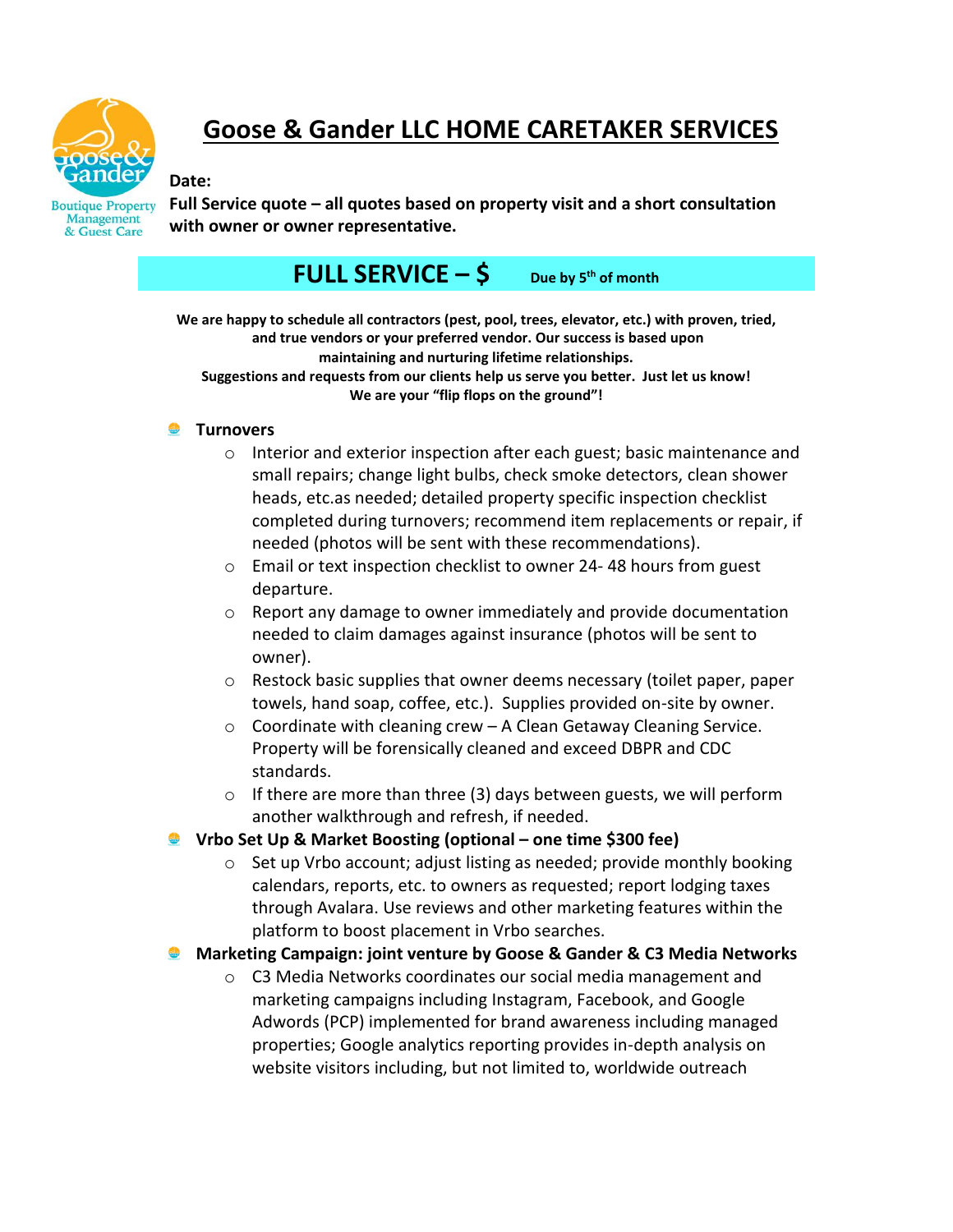identifying successes and shortcomings of campaigns through different channels and markets.

- o Property presence on Goose and Gander website which also integrates through Instagram and Facebook in weekly original posts by C3 Media. Individual property focuses/shout outs through Instagram, Facebook, Twitter, etc.
- $\circ$  Goose & Gander yard sign with your Vrbo number prominently displayed.
- **Pre-arrival Guest Paperwork (optional – additional fee will be included in monthly rate if option is selected)**
	- o After booked through owner preferred method (Vrbo, etc.), we communicate with guests regarding property and island inquiries, policy inquiries, check-in paperwork prior to arrival and submit copy of fully executed documents to owner, if requested; Originals are retained on file.

## **Guest/Concierge Services (optional )**

- o Our goal is to provide your guests with a pleasurable and memorable vacation. Available for guest needs before check-in, during stay, and post stay; return lost and found, etc. We are available 24 hours a day by phone for emergency or after hour lock out. We offer a personal check in greeting and tour during normal business hours *(10am-6pm in City of Anna Maria ONLY).* Offer check out reminder notice if requested by owner.
- o Excursion Recommendations
- o Grocery Pick Up Recommendations (Consider it Done, The Loaded Kitchen or Insta-Cart via Publix, Aldi, Fresh Market, Wal-Mart, etc.)
- o Additional Equipment Rental Recommendations
- o Private Chef, Catering, & Floral Recommendations
- **Coordinate Housekeeping/Cleaning Crew & Linen Services – \$TBD - charged per turnover –** supplies included (this is billed to you separately through A Clean Getaway Cleaning Service or Goose & Gander can pay and be reimbursed through QuickBooks invoice by bank transfer). Mid-stay cleans are also offered/coordinated and payment is made directly to A Clean Getaway by guest. This may require check in/check out days other than Saturday.

## **Mechanical**

- o Monthly A/C filter replacement and unit inspection.
- o Drain line flushing
- o Elevator Service-minor diagnostics
- o Change keyless entry codes periodically, as needed.
- $\circ$  Other property specific items that require attention.
- o Golf cart service, if applicable.
- o Check propane level for grill and pool tank (if applicable).
- o Dryer vent cleaning, as needed.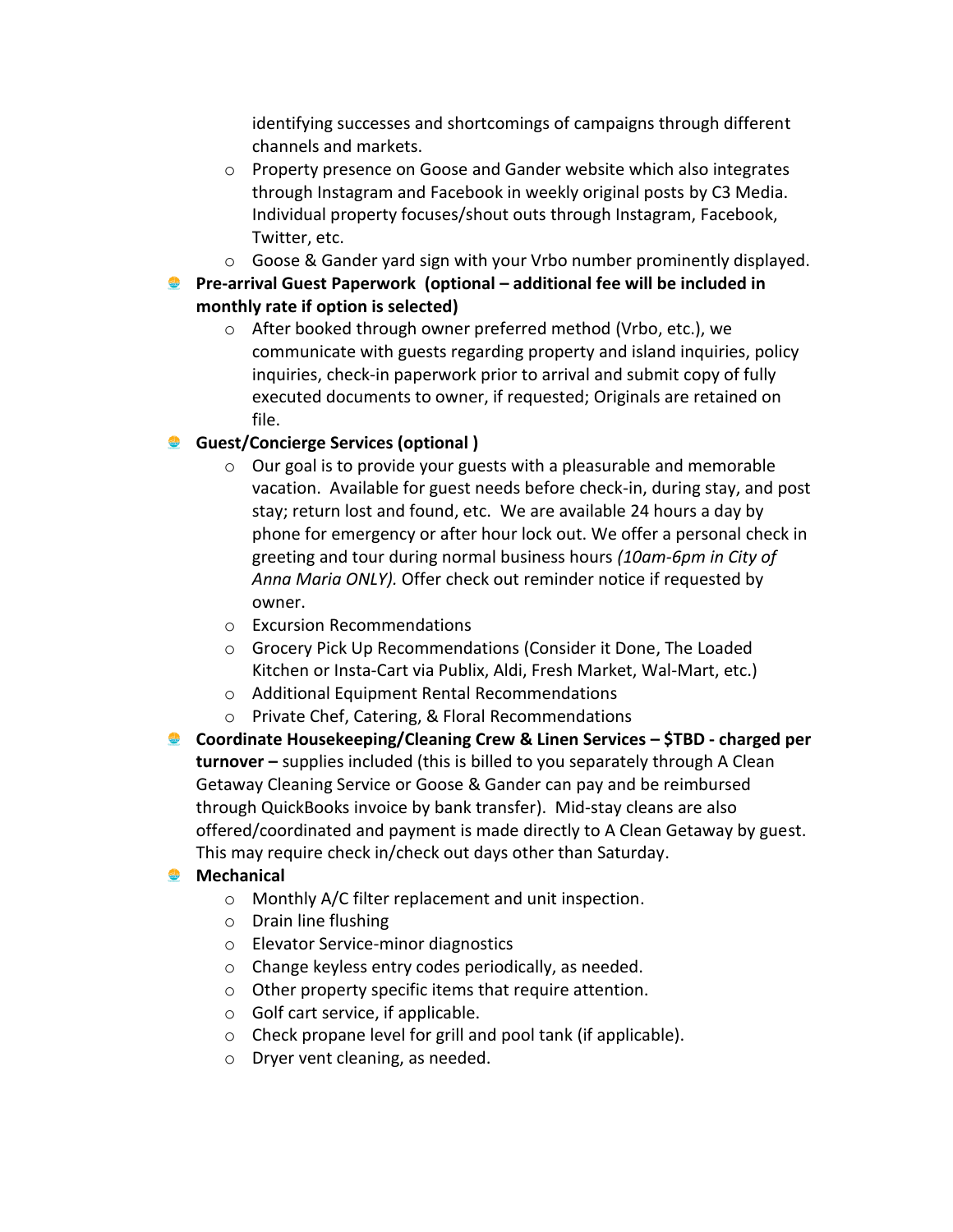### **Pest Control**

 $\circ$  Coordinate and provide access to the service provider of your choice  $$ we recommend AM Pest Control.

### **<u>•</u>** Trash

- o Place bins curbside for bi-weekly trash, weekly recycling and yard waste pick up in accordance with the City Rules and Regulations and service provider.
- o Monthly (or as needed) can washing and deodorizing.
- **Pool (for properties with pool and/or spa)**
	- o Pool fence/gate inspection and repair.
	- o Pool heater activation as requested by owner.
	- o Non-routine maintenance; coordinate issues with pool service provider we recommend Pool America.

## **2** Landscape

- o Based on your landscaping needs, we will maintain your grounds as well, with the exception of very tall trees. If you already employ a landscape contractor, we will coordinate/communicate with lawn service contractor, if needed. We recommend Shady Lady or Maxima.
- o Weekly debris removal

## **Home Watch Service**

 $\circ$  Daily drive by; walk the property periodically when vacant, including checking inside on appliances, leaks, etc. If anything seems suspicious or something needs a major repair that our maintenance team cannot handle, we contact owner and at owner's request, contact and meet contractor or law enforcement.

## **Meet Service Providers**

o We will meet inspectors or any non-Goose & Gander service rep or tech and stay with them for the duration of their call or whatever is reasonable (owner contact will be made regarding the time frame).

## **Annual/Bi-Annual Service Checks**

- o Rotate mattresses twice a year.
- o Change smoke detector batteries twice a year or as needed.
- o Change carbon monoxide detector batteries twice a year or as needed.
- o Change TV/AV remote batteries twice a year or as needed.
- o Meet VR inspector and provide access.
- o Change keyless entry codes and equipment batteries (including garage doors and bicycle locks).
- o Dryer vent cleaning